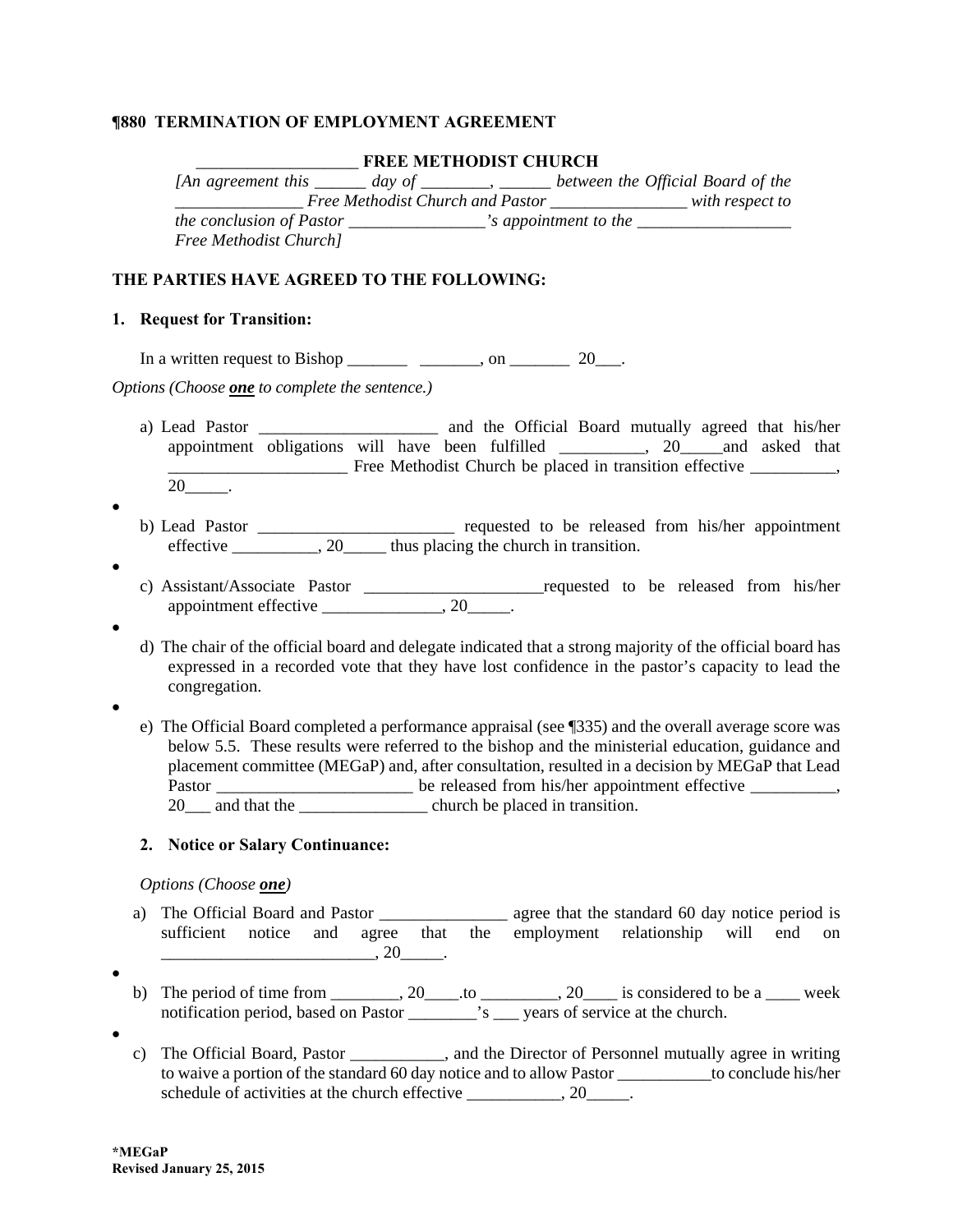- d) In lieu of notice, the church has agreed to pay salary continuance to Pastor at the rate of his/her regular salary through to (date) \_\_\_\_\_\_\_\_\_\_, 20\_\_\_\_, (a total of \_\_\_\_ weeks). His/her regular monthly Housing Allowance and current group benefit coverage will continue to be paid for the same period. If there is a parsonage and it is vacated before the end of the salary continuance, the **EMC** church will increase the monthly amount of the salary continuance by the monthly amount of the fair rental value of the residence plus the cost of utilities as stated in the previous year's Clergy Housing Allowance certificate provided by the church. See Par. 878.1.3
	- $\bullet$

 $\bullet$ 

NOTE: If the effective date is beyond the  $15<sup>th</sup>$  of the month, the full amount for benefit coverage will still be paid as per the insurance company policy.

#### $\bullet$ **3. Vacation Entitlements:**

Based on \_\_\_\_\_\_\_ months of service within the current year, Pastor \_\_\_\_\_\_\_\_\_\_\_\_\_ would be entitled to \_\_\_\_\_\_\_days of vacation. \_\_\_\_\_\_\_\_\_ days of vacation time have already been taken and there are days owing.

Based on \_\_\_\_\_\_ months of service within the previous year, Pastor \_\_\_\_\_\_\_\_\_\_\_ would be entitled to \_\_\_\_\_\_\_\_ days of vacation. \_\_\_\_\_\_\_\_\_ days of vacation time have already been taken and there are days owing.

*Options (Choose one to complete this paragraph if there is time owed.)* 

- a) This owed vacation time will be taken prior to the last day of employment at a time chosen by Pastor \_\_\_\_\_\_\_\_\_\_\_\_\_\_\_\_\_\_\_\_\_ and agreed to by the Chair of the Official Board.
- b) This owed vacation time will be compensated based upon days owing, as per above.

## **4. Travel Allowance:**

Regarding car/mileage allowance and expenses, all activity will cease effective  $\qquad \qquad .20$ .

## **5. Personal and Church Property:**

All personal property is to be removed from the church building and all church property (including but not limited to books, credit card, files, videos, electronic equipment and keys to the building) will be returned to the church office by \_\_\_\_\_\_\_\_\_\_\_\_, 20\_\_\_\_\_.

If there is a parsonage, it will be vacated by  $\qquad \qquad .20$ 

# **6. Record of Employment documents:**

Record of Employment (ROE) documents will be prepared for delivery to Pastor within 5 days of the last pay day. **Please provide information as soon as possible to the Central Payroll Department at the Ministry Centre indicating what reason (according to the following CRA categories) should be put on the ROE:** 

| A. $\Box$ Shortage of Work $C. \Box$ Return to School |                              | $D. \Box$ Illness or Injury |
|-------------------------------------------------------|------------------------------|-----------------------------|
| $E. \Box$ Resignation                                 | $F. \Box$ Pregnancy          | $G. \Box$ Retirement        |
| $H. \Box$ Work Sharing                                | $M. \Box$ Dismissal          | $N. \Box$ Leave of Absence  |
| $P_{\cdot} \square$ Parental leave                    | $Z. \Box$ Compassionate Care | $K_{\cdot} \square$ Other   |
|                                                       |                              |                             |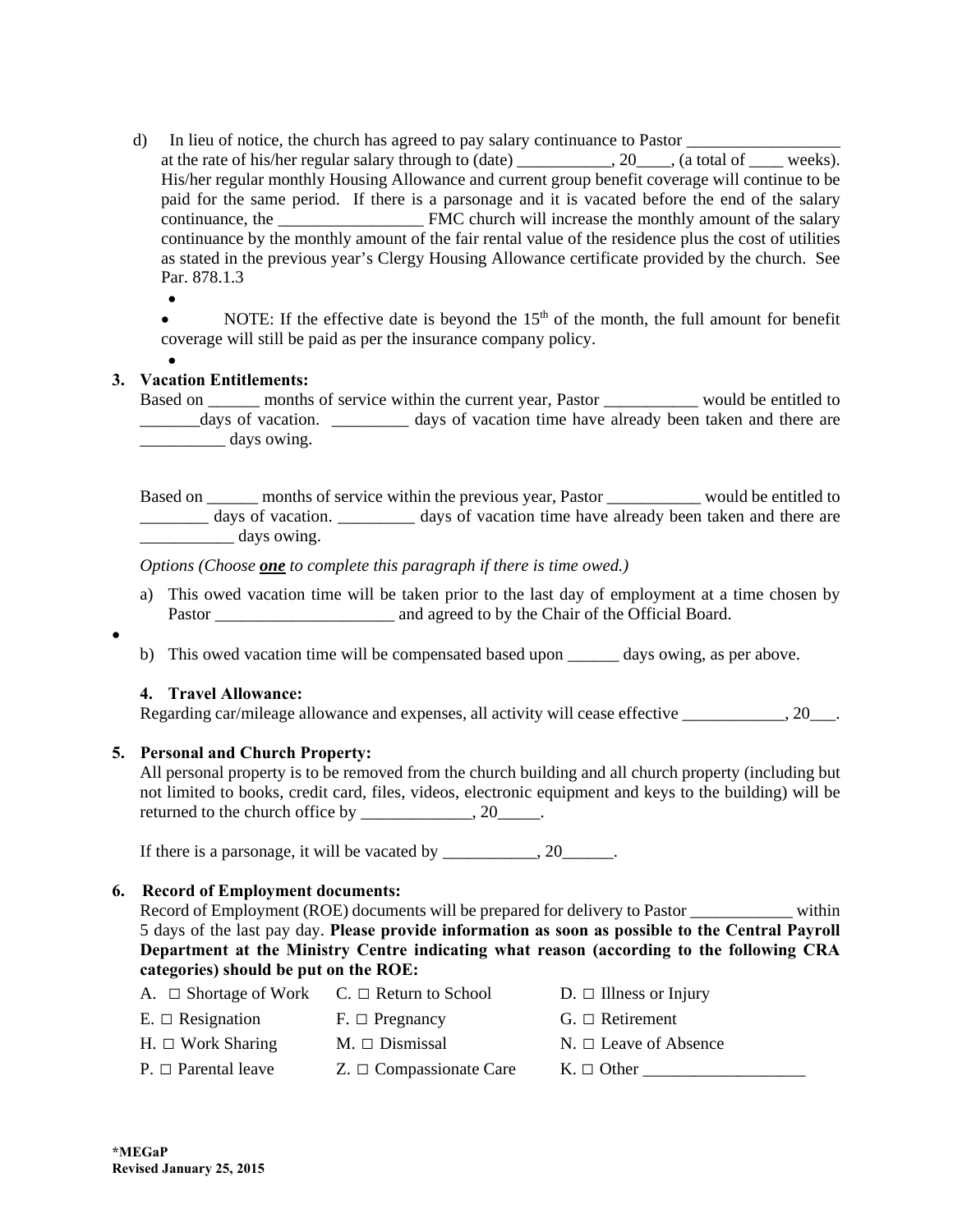# **7. PENSION AND GROUP BENEFITS:**

It is understood that pension contributions cease on termination of employment. If the pastor is leaving the denomination, an option form can be requested from The Free Methodist Church in Canada at termination if the pastor wishes to transfer out of the Free Methodist Pension Plan to another registered pension plan or RRSP locked-in investment. Otherwise, pension payments will commence at the normal retirement date.

Pension: Please contact Isabel Garcia (isabel.garcia@fmcic.ca) to discuss your pension options.

Group benefits cease once a pastor terminates employment with a Free Methodist Church. Under the guidelines of the contract with the insurance company, pastors going into transition can continue to participate in the group benefits plan for a period of no longer than three (3) months provided they are seeking employment within the Free Methodist denomination in Canada. The employee premiums will be billed to the pastor. In instances where the pastor is transferring to another ministry or other employment, group benefits cease on the last day of employment with a Free Methodist Church.

The pastor may have the option to convert life insurance coverage to an individual policy without evidence of insurability provided necessary forms are completed within 30 days of termination, or within such other period as outlined by the insurance carrier.

**Salary Continuance Agreements note**: As noted above, Group Benefits payments by the local church normally end when the pastor's appointment ends. However, in the case of salary continuance agreements, the last day of employment (end of salary continuance) is later than the last day of the pastor's appointment (transition effective date). Salary continuance agreements include group benefits and pension payments during the period of salary continuance.

## **Dates and Understandings:**

- a. [name of church] will cease benefit payments to Pastor is group benefits on  $\frac{1}{\sqrt{2}}$ , 20 (the last day of employment).
- b. Pastor is actively seeking employment within the FMCiC and requests that group benefits continue for 3 months: Yes \_\_\_\_\_\_\_\_\_\_ No \_\_\_\_\_\_\_.
	- If "Yes," the monthly employee portion is \$ \_\_\_\_\_\_\_\_. Pastor \_\_\_\_\_\_\_\_\_\_\_\_\_\_\_\_\_ agrees to immediately provide 3 post-dated cheques to The Free Methodist Church in Canada for the employee portion of group benefits for the first 3 months of the transition period:
		- $\bullet$  dated the 1<sup>st</sup> day of the month for 3 months (if the last date of employment is on or before the  $15<sup>th</sup>$ )

**OR** 

 $\bullet$  dated the 16<sup>th</sup> day of the month for 3 months (if the last date of employment is on or after the  $16<sup>th</sup>$ )

The corresponding employer portion of premiums will be paid by The Free Methodist Church in Canada.

Group benefits will cease on [date] \_\_\_\_\_\_\_\_\_, 20\_\_\_ **(3** months from the last day of employment) if no appointment is secured in the FMCiC.